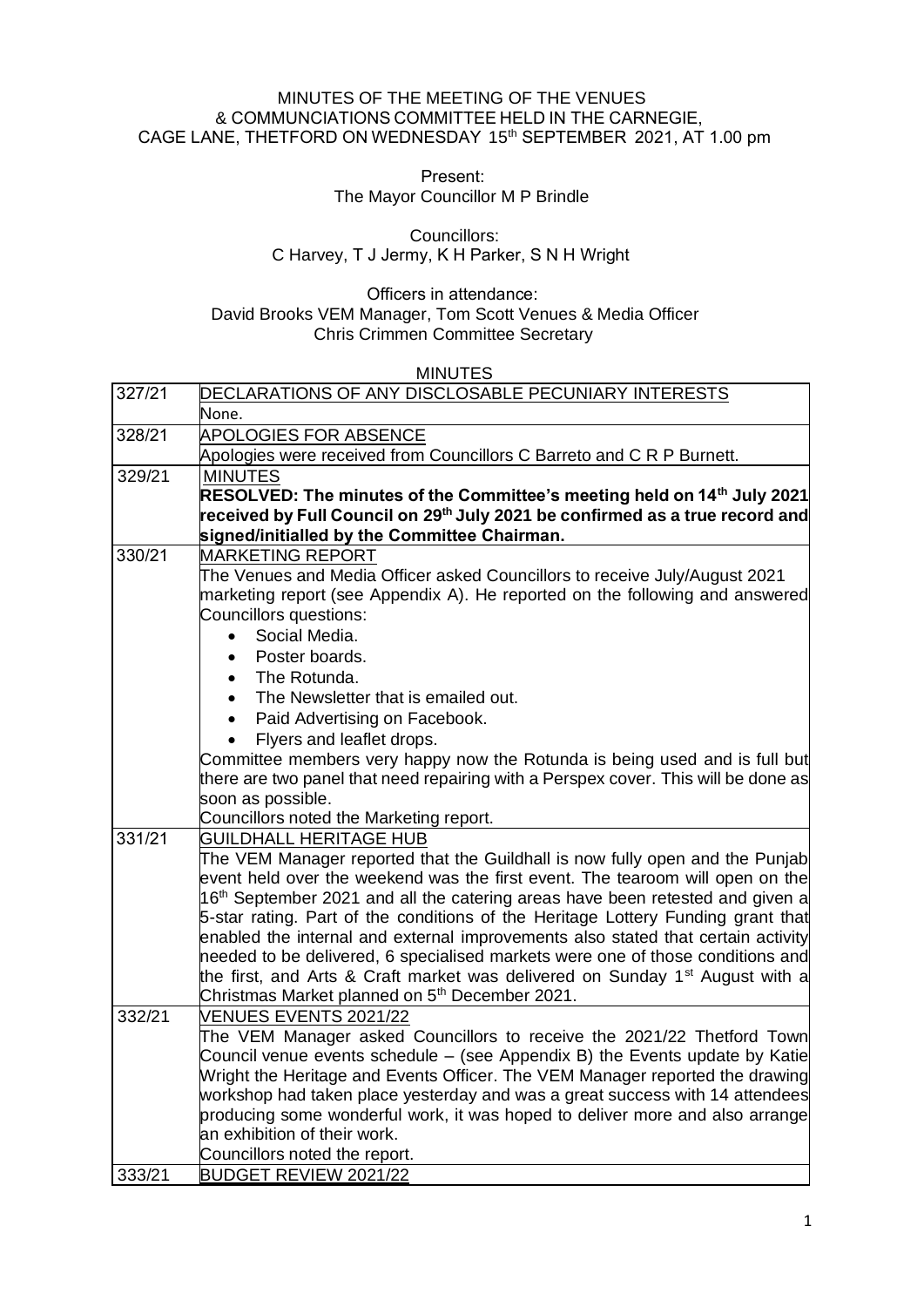|        | The VEM Manager asked Councillors to receive and discuss the update of the        |  |  |  |  |  |  |  |
|--------|-----------------------------------------------------------------------------------|--|--|--|--|--|--|--|
|        | budget 2021/22 which had been forwarded to them. The Finance Manager had          |  |  |  |  |  |  |  |
|        | included explanations of any variances (see Appendix C).                          |  |  |  |  |  |  |  |
|        | There were no questions and Councillors noted the report.                         |  |  |  |  |  |  |  |
| 334/21 | BUDGET PROPOSAL 2022/23                                                           |  |  |  |  |  |  |  |
|        | To VEM Manager asked Councillors to receive and discuss the first draft proposal  |  |  |  |  |  |  |  |
|        | for Venues & Communications budget 2022/23. (see Appendix D) The budget will      |  |  |  |  |  |  |  |
|        | be further refined and reviewed at the October meeting. There were no questions,  |  |  |  |  |  |  |  |
|        | and the first draft of the budget was noted by Councillors.                       |  |  |  |  |  |  |  |
| 335/21 | REVIEW APPLICATION TO WAIVER VENUES HIRE FEE                                      |  |  |  |  |  |  |  |
|        | The VEM Manager asked Councillors to receive an application to waiver the         |  |  |  |  |  |  |  |
|        | Venue Hire fees from the Safer Thetford Action Group (STAG). There followed a     |  |  |  |  |  |  |  |
|        | discussion:                                                                       |  |  |  |  |  |  |  |
|        | Councillor T Jermy proposed and Councillor C Harvey seconded:                     |  |  |  |  |  |  |  |
|        | RESOLVED: That Thetford Town Council waive the hire fee for STAG to use           |  |  |  |  |  |  |  |
|        | the Large Court to hold a public meeting 4 times a year at a total cost of        |  |  |  |  |  |  |  |
|        | £240.                                                                             |  |  |  |  |  |  |  |
| 336/21 | <b>COMMUNITY ENGAGEMENT</b>                                                       |  |  |  |  |  |  |  |
|        | It was agreed to prepare press releases of Council events to be sent to the       |  |  |  |  |  |  |  |
|        | Eastern Daily Press, Bury Free Press and About Thetford.                          |  |  |  |  |  |  |  |
| 337/21 | <b>COMMITTEE OFFICERS UPDATE</b>                                                  |  |  |  |  |  |  |  |
|        | The Chair asked the Officer about a complaint from 4 residents when a workshop    |  |  |  |  |  |  |  |
|        | was cancelled during Covid 19 at short notice by the organiser. This was an event |  |  |  |  |  |  |  |
|        | where residents were asked to book but they had not done so and turned up at      |  |  |  |  |  |  |  |
|        | the Carnegie. There was no way to know they were coming or who they were. In      |  |  |  |  |  |  |  |
|        | future a notice will be posted on the door of the Carnegie announcing the         |  |  |  |  |  |  |  |
|        | cancellation.                                                                     |  |  |  |  |  |  |  |
|        | It was agreed by Councillors to have a standard item Complaints and               |  |  |  |  |  |  |  |
|        | Compliments added as an item to the monthly agenda.                               |  |  |  |  |  |  |  |

Chairman.

## **APPENDIX A - MARKETING REPORT – 14/07/2021**

## Tom Scott – Venues & Media Officer

## **ACTIONS**

## **Podcast**

- As of right now, we have now created 3 episodes of the 'Thetford LIVE' Podcast. The latest episode involved inviting on our Heritage Officer Katie to discuss the upcoming Heritage Week (which will be in full swing at the time of this meeting) and generally going over her history in theatre. This was an 'emergency' interview prepared as a contingency, as the original interviewees (Meetup Café) were all isolating due to Covid.
- As we are still in the early days, I don't expect to receive many views at this time, however this is the perfect time for us to experiment with different ideas and see if they work. One such idea was scheduled for last month's campaign, which was to take the entire recording setup directly to the Meetup café and shoot the whole show on location. This would require a little extra effort but could pay dividends in the long run for groups/communities we choose to highlight, as it will help raise their profile among the town even further.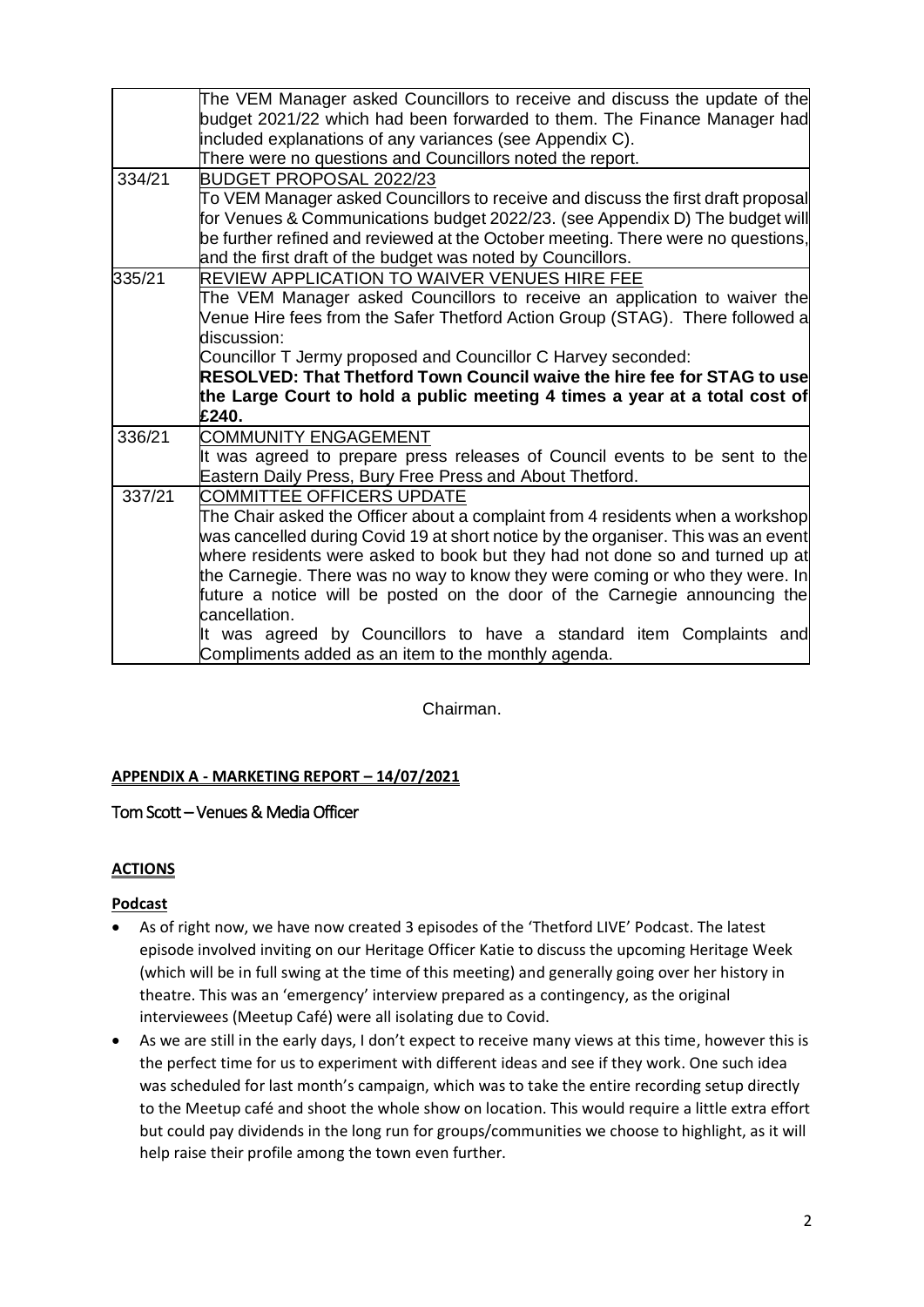• There are also plans to have multiple guests in the media studio at one time and we have a steady schedule of intended guests lined up for the podcast, which are scheduled all the way up until 2022.

## **Marketing Campaigns**

- As mentioned in the last marketing report, we have had a swift increase in events happening within the complex and public spaces, which means there is a lot more content to advertise. We will start scheduling posts for upcoming events in order to make sure all events receive sufficient advertisement, while also avoiding oversaturating our social media with pure advertisement posts.
- The intention going forward is to have more of the TTC team have input on the social media posts. What this will achieve is creating more informed, accurate advertisement of events from those in charge of running/supporting the event. This is also ideal for social media posts unrelated to events, as it will allow quicker and more accurate posts to be made about information and positive stories within the town.
- As we are developing our social media it's important to make sure we don't turn it into exclusively an advertising space, as – while that's appealing on the surface – people will see through it and lose interest if all we do is advertise events. I have spoken with various other media managers at larger companies and it's important to mix in more 'casual' posts, which makes the team (and therefore the pages) seem more casual and friendly. Hopefully this will be assisted by having multiple staff with access to posts, as it will add different 'styles' of talking to the public to our platform.
- As mentioned in last week's report, we have started displaying our posters at full size within the Rotunda and using some other key space in the Kings House noticeboard. We are currently being met with a positive issue of having so many events and other things to advertise that we do not have space for all of our major upcoming events, but posters for the most recent events are being prioritised. If we maintain this tempo for events and other things that require posters it may be good to have more space available within the town centre in the future.
	- o As part of this offline marketing, Katie created a double-sided flier showcasing the upcoming events over the next couple of months, which had a link to access our calendar and tickets for these events. These fliers were taken to key locations in the town such as the Charles Burrell Museum and handed out during events by our team.
- As an extra note, in order to assist the Heritage Week, we looked into a new medium for providing information and created an 'e-brochure' for the Heritage Week, which can be seen on the front page of the Thetford Town Council website. This is the first attempt at using this medium so there are definitely areas we can improve upon, but I consider this another well implemented addition to the council website and can be used again in the future.

## **Newsletter**

- As mentioned in the last report, we have started issuing email newsletters to a mailing list which highlights upcoming events within the town. We have now had 3 of these go out to the public.
- On all of our ticketed events, we now ask if attendees would like to be added to our mailing list. The vast majority of attendees decline but we still receive some new additions after each event. As a result of this, our mailing list has grown up by roughly 100 new members since the first newsletter.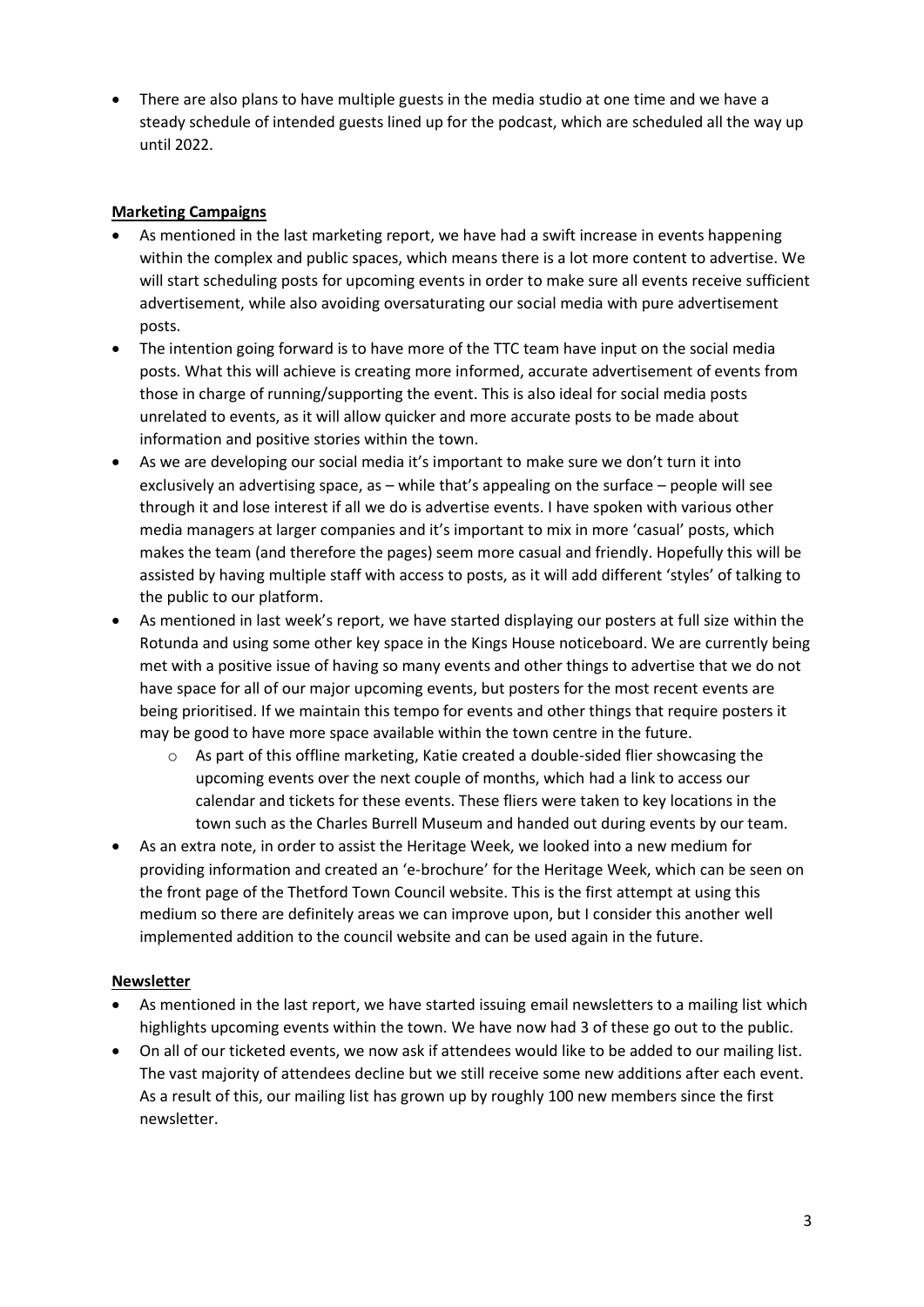#### **MONTHLY OBSERVATIONS**

**NOTE: due to the nature of how social media displays information, we are only able to display 'general data' for the most recent month. Therefore, it will not be complete and indicative of the time since our last meeting.**

- The highest rated post of this month from the Thetford Town Council page was regarding the 'Mowing public spaces' consultation. This was reposted periodically to keep discussion moving. But this post received a whopping 17.5k views and over 6k engagements (which I believe is the highest of ANY post on this page ever). This post also received over 300 comments, over 200 reactions and over 50 shares.
	- $\circ$  This shows the value of using our social media platforms to gather opinions and views from the public of Thetford, as this consultation also received over 150 fully completed responses, on what was a very long and detailed consultation.
- The highest rated post from The Carnegie was advertising the 'Thetford Summer Sundays' musical event on  $1<sup>st</sup>$  August. This post received over 5k views, but just over 100 engagements. Which is surprisingly low. This can easily be attributed to the fact it's one of our advertisement posts for a free event. These are easy to share & view but - as there is no ticket link for a free event like this – there is no incentive to engage with the post past looking at it.
- We have two posts in particular which are worth highlighting from The Carnegie. During this period, we trialled our first attempts at using the 'paid advertising' methods, and the analytics show us how much they effected these posts.
	- o Our first was a post for Hi-De-Hi, for which we added £14 of paid advertisement. This £14 contributed to 2.3k views of a 4.1k total views, and roughly half of all engagements
	- o The second was a post for the Writers Group with Atiha Sen Gupta. This £8 Contributed to 1.3k views of a total 2.3k views, and roughly half of all engagements.

#### **SOCIAL MEDIA DATA**

Thetford Town Council Facebook

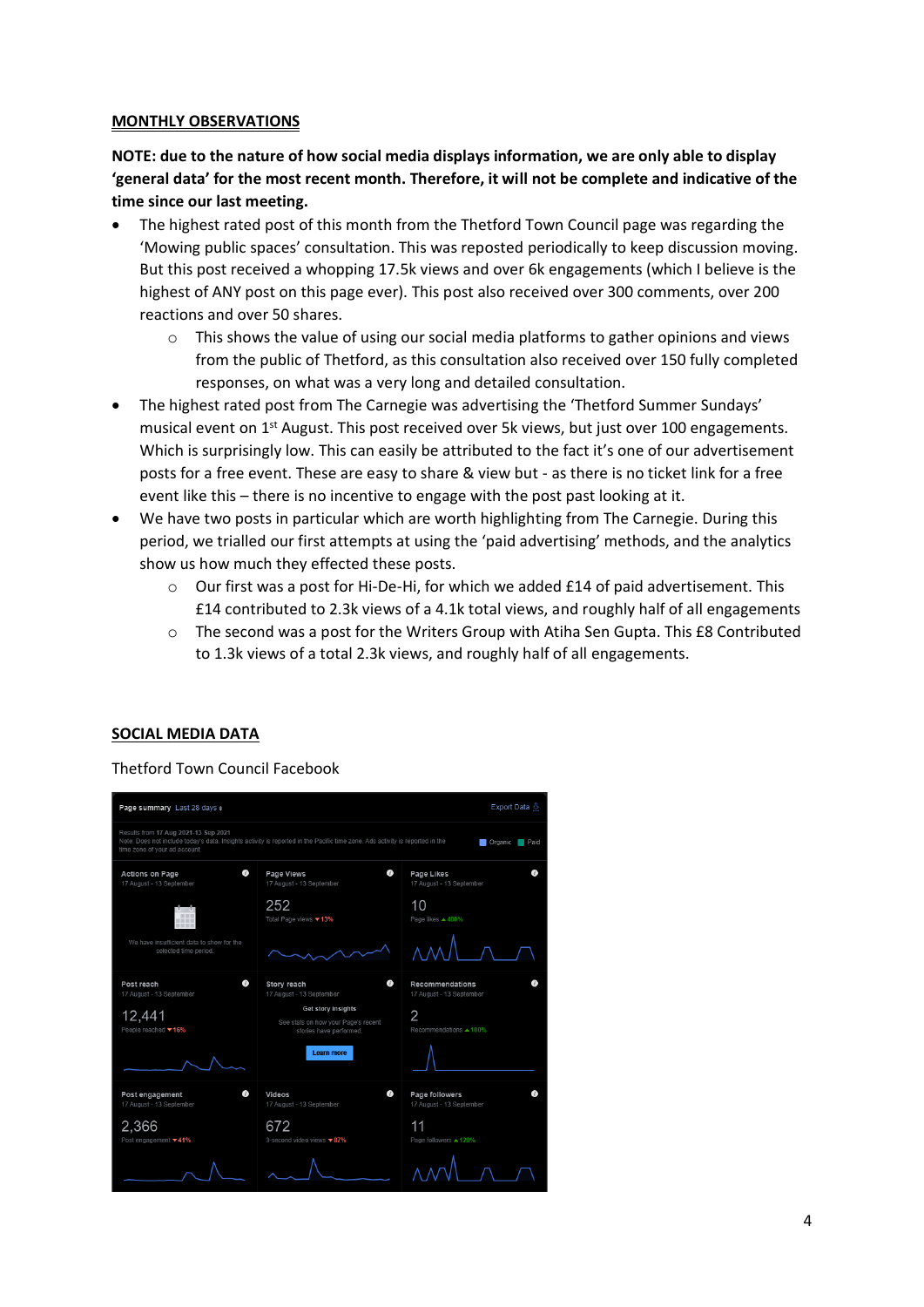## The Carnegie Facebook



## Mayor of Thetford Facebook

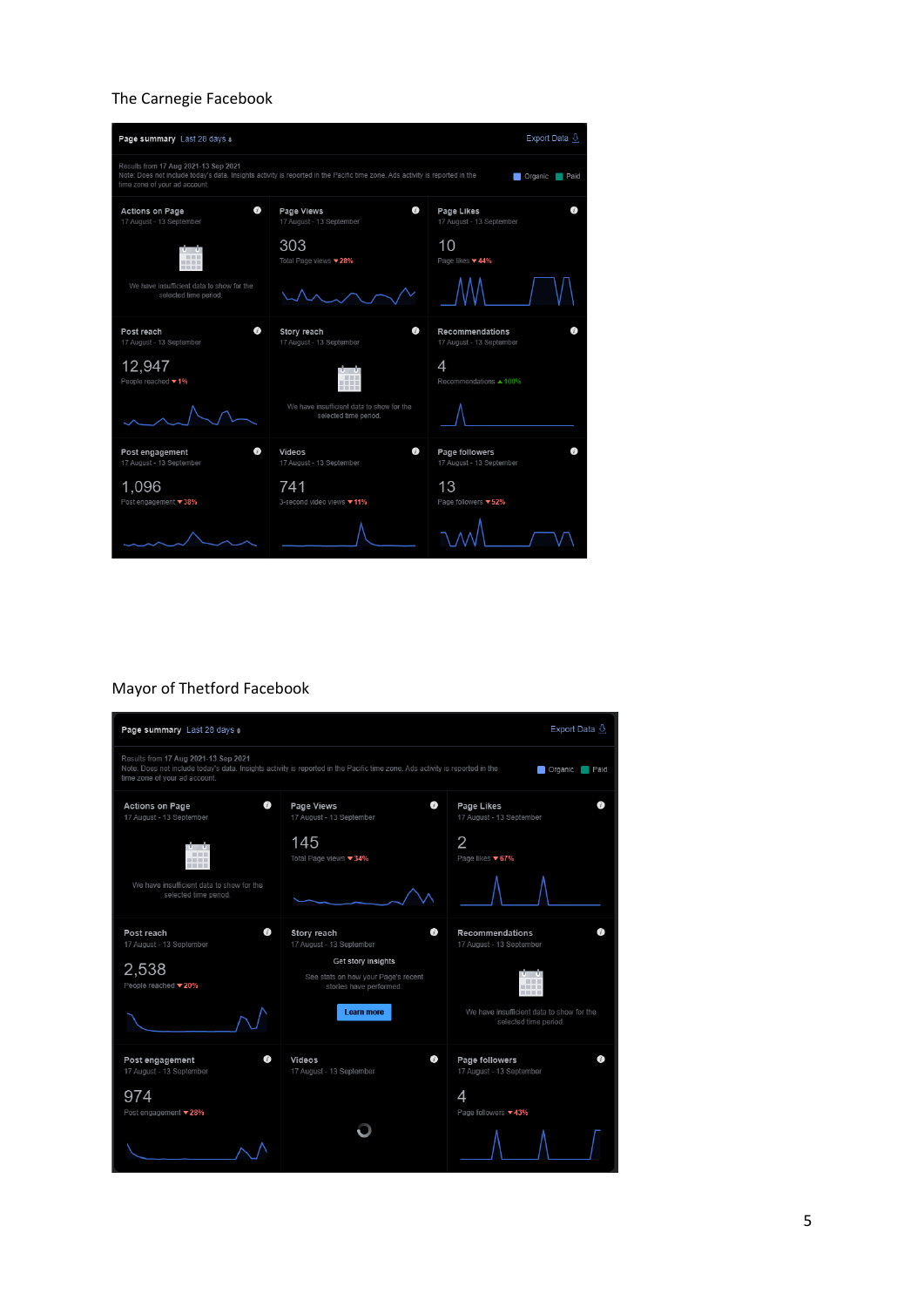## **APPENDIX B - Events update 2021.**

**Katie Wright – Heritage & Events Officer**

## **Past Events round-up:**

Hi De Hi - 23<sup>rd</sup> and 25<sup>th</sup> July - kicked off the opening of the Carnegie. Good audiences as well as free performance on the Sunday do some underprivileged families great feedback.



**Under the Clock Tower Summer Market**, - 1<sup>st</sup> August - first market place event, really well turned out despite the rain – over 700 people came throughout the day and a good number of stalls.

**Athia Sen Gupta** - 8<sup>th</sup> August - first new writers' group – turn out was great with 14 people attending.

**Alice in Wonderland** - weekends  $14<sup>th</sup> 15<sup>th</sup>$  and  $21<sup>st</sup>$  and  $22<sup>nd</sup>$  kings house gardens – well attended and a buzz throughout the town , over 8 of the shows were sold out.

**James McDermott** – 16<sup>th</sup> August - 2<sup>nd</sup> new writers workshop again really well received and people really keen to carry on. 16 people attended.



**Craft group** is happening every week still with great turn outs and over 100 flowers made some far , as well has having bespoke workshops like flower arranging that are also well attended. We have just started on our heritage craft project.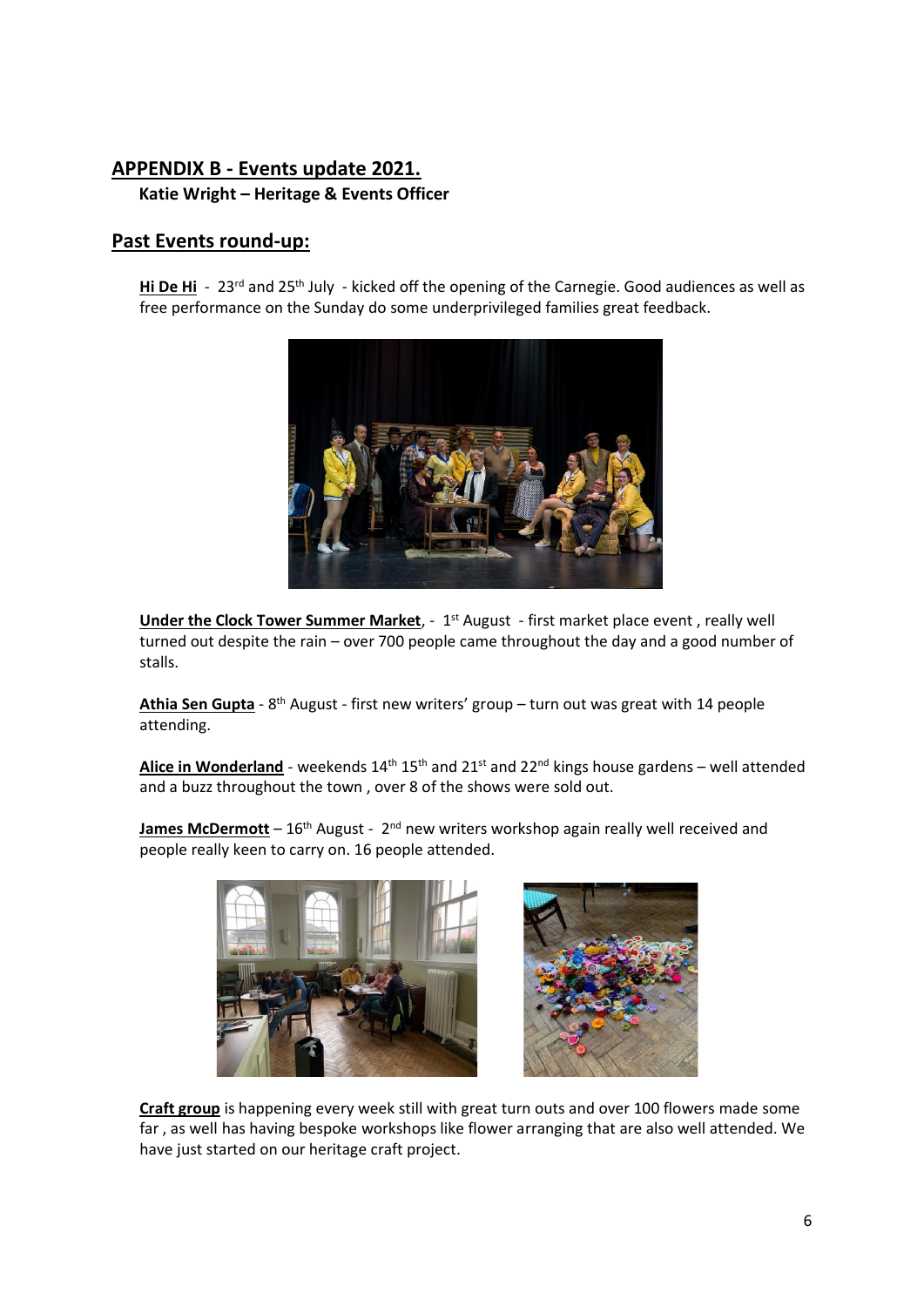Military Wives Choir - 10<sup>th</sup> September - could have been a little more uptake, they are keen to come again and know I have footage of them I think it might be easier to market. We had 16 attended in the end but feedback was great, and it was lovely to hear the guildhall being sung in. it works well as a singing venue.



**Heritage Week –** commenced beginning of this week and the Tea Room hosted a number of children's activities with more planned through to Sunday 19<sup>th</sup> September.



# **Upcoming events**

**Botanical drawing workshop** 14<sup>th</sup> September – in the Carnegie

**Guildhall sketchers group** 14th September ( we will invite people to have free reign of the Guildhall and some historical postcards so they can get inspiration for drawings, paintings – Any art forms. These will then be displayed in the Gallery for a short time. No uptake yet but I have schools interested so will pick this up in a few weeks when schools are further into term).

**Edible wild plants evening** 16<sup>th</sup> September.

**Holmes and Kable outdoor production** – play on the marketplace – 18<sup>th</sup> and 19<sup>th</sup> September.

**Community choir** commences on the 20<sup>th</sup> September.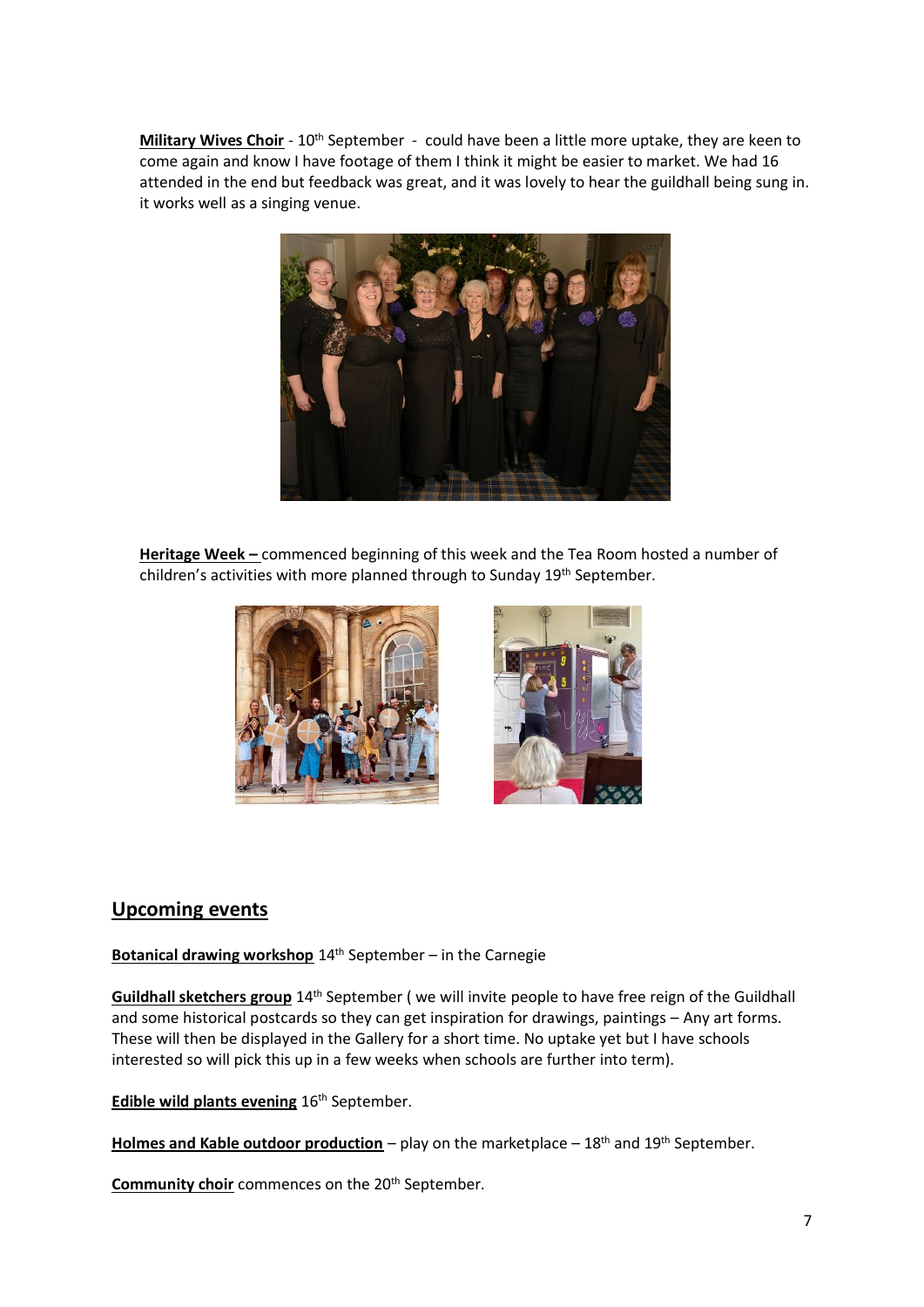**The Writers group**. This is a progression from the attendances on the Atiha Sen Gupta & James MacDermott workshops with a regular group meeting from 6<sup>th</sup> October.

**The Time Machine** – Children's Theatre play in the Carnegie on 5<sup>th</sup> October. Hansel and Gretal children's theatre show - 27<sup>th</sup> October.

**Tales of the Assizes** – an immersive theatre show – an evening of real tales of the assizes court 29th October .

**Christmas light switch on and Santa and Christmas experience** - 26<sup>th</sup> November.

**TTC Christmas parties** – 3<sup>rd</sup> & 4<sup>th</sup> December.

**Christmas Gifts & Crafts Market –** Sunday 5th December.

**Christmas food event** A visiting author demonstrating traditional foods to celebrate Christmas – Sunday 5 December.

**A Christmas Carol** - immersive walk around theatre, in Kings House gardens - 11th,12th 18th and 19th December.

|                    |               | <b>THETFORD TOWN COUNCIL</b>        |                                  |                                               |                                  |                                       |                                                                                                   |  |  |
|--------------------|---------------|-------------------------------------|----------------------------------|-----------------------------------------------|----------------------------------|---------------------------------------|---------------------------------------------------------------------------------------------------|--|--|
|                    |               |                                     | <b>VENUES AND COMMUNICATIONS</b> |                                               |                                  |                                       |                                                                                                   |  |  |
|                    |               | FOR THE PERIOD ENDED 31 AUGUST 2021 |                                  |                                               |                                  |                                       |                                                                                                   |  |  |
|                    | <b>INCOME</b> |                                     |                                  |                                               |                                  | <b>EXPLANATION OF AUG 21 VARIANCE</b> |                                                                                                   |  |  |
|                    |               | <b>VENUES AND COMMUNICATIONS</b>    | 2021-22                          | 2021-22                                       | 2021-22                          | 2021-22                               |                                                                                                   |  |  |
|                    | N/C           | <b>NAME</b>                         | <b>AUG 21</b>                    | <b>AUG 21</b><br><b>ACTUAL YTD BUDGET YTD</b> | <b>AUG 21</b><br><b>VARIANCE</b> | <b>ANNUAL</b><br><b>BUDGET</b>        |                                                                                                   |  |  |
|                    |               |                                     | £                                | £                                             | £                                | £.                                    |                                                                                                   |  |  |
|                    | 4200          | <b>Bar Fees</b>                     | 4,168                            | 900                                           | 3,268                            |                                       | 10,000 Bar sales have increased as lockdown eased. Budget should be exceeded.                     |  |  |
|                    | 4202          | Carnegie Complex Room Hire          | 9,237                            | 4,350                                         | 4.887                            |                                       | 18,000 Bookings on track to meet budget. Order book at 31 Aug 21 is approximately £6,700.         |  |  |
|                    | 4206          | Guildhall Tearoom                   |                                  | 700                                           | 700                              | 6.000                                 | Tearoom has not yet opened. Budget may not be realised.                                           |  |  |
|                    | 4210          | Events Income                       | 695                              | 450                                           | 245                              | 1.500                                 | There have been few TTC events. Mosty events so far have been promoted by third parties.          |  |  |
|                    | 4215          | Box Office Income                   | 25                               |                                               |                                  |                                       | There is still some revenue to be booked (estimate of £127).                                      |  |  |
|                    | 4240          | Market Fees                         | 6,795                            | 5,000                                         | 1,795                            |                                       | 17,500 Market fees are ahead of budget at present.                                                |  |  |
|                    | 4245          | Specialist Markets                  | 160                              |                                               | 160                              |                                       | This is a new venture related to promoting the Guildhall.                                         |  |  |
|                    | <b>TOTAL</b>  |                                     | 21,080                           | 11.400                                        | 9.655                            |                                       | 53,000 Income is better than expected but there may be limited income generation opportunities.   |  |  |
| <b>EXPENDITURE</b> |               |                                     |                                  | <b>EXPLANATION OF AUG 21 VARIANCE</b>         |                                  |                                       |                                                                                                   |  |  |
|                    |               | <b>VENUES AND COMMUNICATIONS</b>    | 2021-22                          | 2021-22                                       | 2021-22                          | 2021-22                               |                                                                                                   |  |  |
|                    | N/C           | <b>NAME</b>                         | <b>AUG 21</b>                    | <b>AUG 21</b><br><b>ACTUAL YTD BUDGET YTD</b> | <b>AUG 21</b><br><b>VARIANCE</b> | <b>ANNUAL</b><br><b>BUDGET</b>        |                                                                                                   |  |  |
|                    |               |                                     | £                                | £                                             | $\mathbf{f}$                     | £                                     |                                                                                                   |  |  |
|                    | 5200          | <b>Bar Purchase</b>                 | 3.084                            | 563                                           | 2.521                            |                                       | 6,250 Unsold stock not excluded from purchases. Will do quarterly stock valuations going forward. |  |  |
|                    | 5205          | Bar Consumables & Equipment         | 2,380                            |                                               | 2.380                            |                                       | This is the purchase of new bar related equipment.                                                |  |  |
|                    | 5210          | <b>Catering Purchases</b>           | 16                               | 310                                           | 294                              |                                       | 2,650 This is below budget as the tearoom has not yet opened.                                     |  |  |
|                    | 5215          | Catering Consumables & Equipment    | 34                               |                                               |                                  |                                       | Not a significant variance.                                                                       |  |  |
|                    | 5220          | Repairs and Maintenance             | 611                              |                                               | 611                              |                                       | 5,000 There may be costs additional costs due to statutory work. Budget unlikely to be exceeded.  |  |  |
|                    | 5240          | <b>TTC Events Expenses</b>          | 864                              | 900                                           | 36                               |                                       | 3,000 Costs in line with budget. Budgert unlikely to be exceeded.                                 |  |  |
|                    | 5245          | Carnegie Events Expenses            |                                  |                                               |                                  |                                       |                                                                                                   |  |  |
|                    | 5260          | Box Office Website & Digital Media  | 890                              |                                               | 890                              |                                       | 7,500 The new website has not yet been developed so cost much lower than budgeted.                |  |  |
|                    | 5288          | Specialist Markets Expenses         | 200                              |                                               | 200                              |                                       | These are costs of promoting and running the new specialist markets.                              |  |  |
|                    | 5281          | Entertainment licencing             |                                  |                                               |                                  |                                       | 1,250 There have been no events that require this cost to be incurred so far this year.           |  |  |
|                    | 5286          | Market Repairs & Maintenance        |                                  | 2,500                                         | 2,500                            | 2.500                                 | No costs incurred to date.                                                                        |  |  |
|                    | <b>TOTAL</b>  |                                     | 8,079                            | 4,273                                         | 3,772                            |                                       | 28,150 Expenditure lower than budget. Fewer activities.                                           |  |  |
|                    | <b>NET</b>    | <b>VENUES AND COMMUNICATIONS</b>    | 13.001                           | 7,127                                         | 5,883                            |                                       | 24,850 Overall a better than expected net contribution.                                           |  |  |
|                    |               |                                     |                                  |                                               |                                  |                                       |                                                                                                   |  |  |

#### **APPENDIC C - Financial Report for August 2021**

**APPENDIX D**